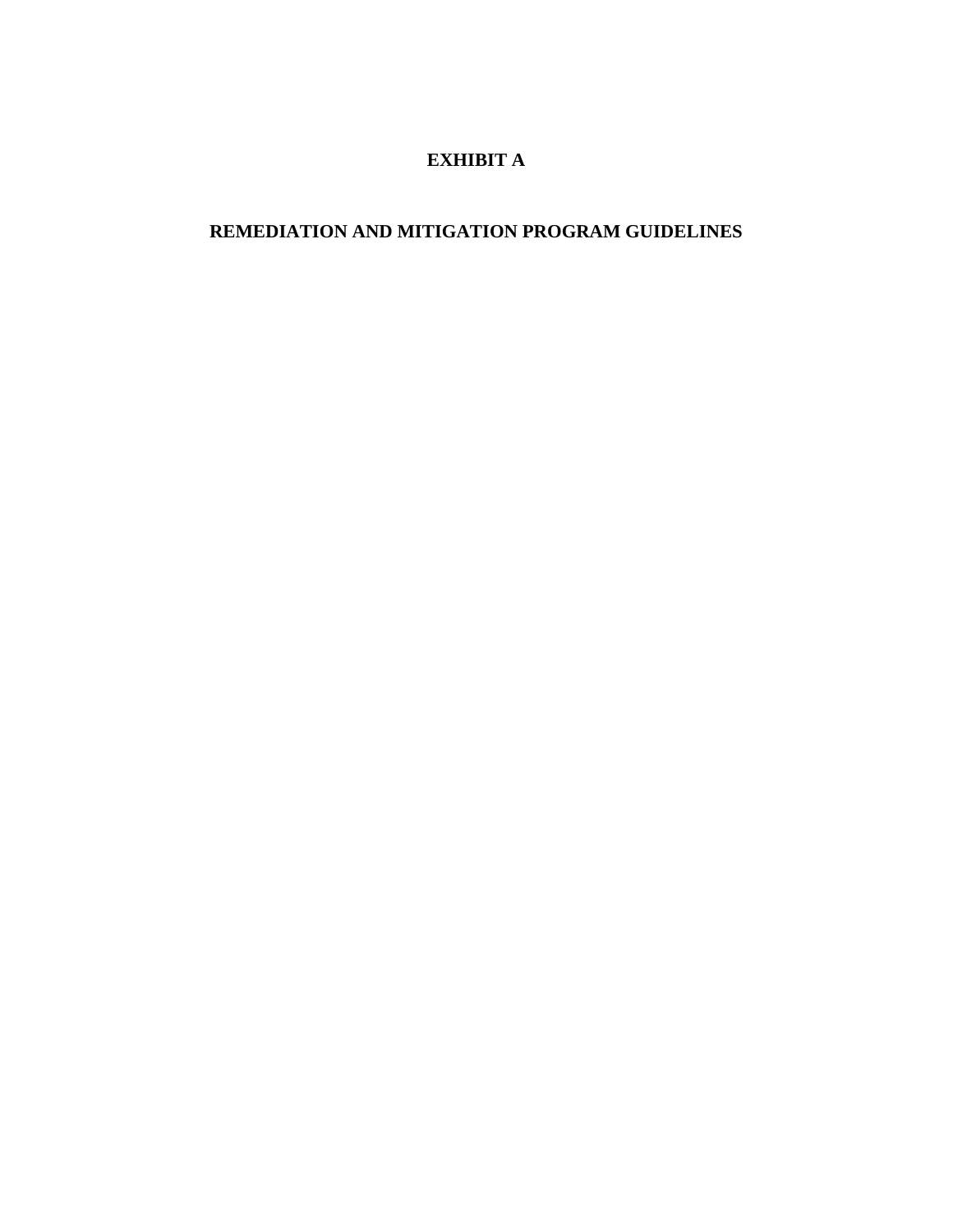### Introduction

The Mitigation and Remediation Grant Program supports projects that install sediment reduction improvements on public or private roads serving cannabis cultivation sites. Projects will be funded through the recently approved "Mitigation and Remediation Fund" with \$1,100,000 from the General Fund the first year, and up to that same amount for the next three years with funding from fines and penalties of cannabis civil enforcement actions, potentially augmented by other grants and/or funding from other sources as directed by the Board in the annual budget review process. The Program will prioritize awards of grant money to cannabis cultivators and road maintenance associations based upon the expected water quality benefits that would result from the road improvement projects.

### Eligibility Requirements

Applications proposing improvements to public and private roads for the specific purpose of protecting water quality in streams, creeks and rivers that meet all the criteria and requirements described in these Guidelines are eligible for this funding. At least eighty percent (80%) of funds awarded each year will be used for physical road improvements. Properties in the abatement process are not eligible for funding under this Program.

## Application Submittal

To apply for funding, an applicant must submit a complete proposal as described below. Applicants are strongly encouraged to discuss their proposals with the Planning Department staff listed below prior to submitting their proposals. The initial consultation is designed to inform an applicant of the applicable Program requirements, applicable Humboldt County regulations, and for the applicant to inform the County of the applicant's intentions, and to provide an opportunity to identify the issues associated with a proposed application before the applicant commits resources.

This consultation should occur well in advance of the proposal deadline so that Planning staff have time to consult with the California Department of Fish and Wildlife (CDFW), the Regional Water Quality Control Board (RWQCB) and the Department of Public Works (DPW), to ensure the proposal addresses the priorities of the program. The Humboldt County Board of Supervisors ultimately determines whether proposals meet program preferences, so applicants who discuss their proposals with Planning staff in advance of their submittal generally have a higher chance of being selected for funding. Applicants are also encouraged to begin developing their proposals well in advance of the submittal deadline as failure to submit a complete proposal by the deadline will result in disqualification.

Planning Department Staff Contact Information: Elanah Adler is the primary contact for this program. Her email is [eadler@co.humboldt.ca.us](mailto:mrichardson@co.humboldt.ca.us) and her phone number is (707) 268-3736.If other staff is designated as the primary contact, these Guidelines will be updated with that information.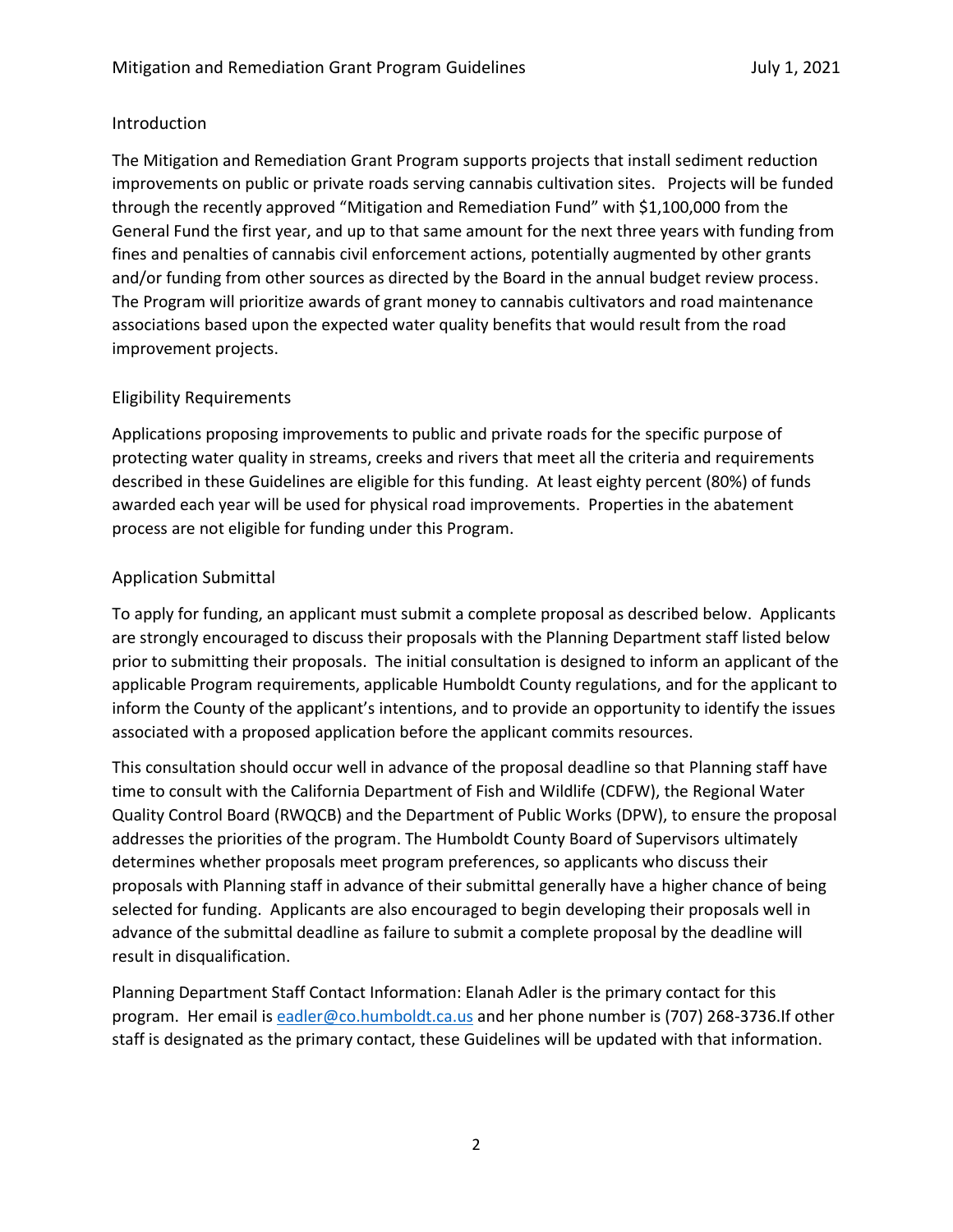#### Complete applications shall include all the following items

Signed Application Form (application form provided by the County) Project Description Plot Plan Plot Plan Checklist Elevations Scope of Work Schedule for Completion Erosion Control Plan and Monitoring Plan Budget Project Maps and Figures Letters of Support (optional)

#### Application Review

Applications for grants are due to the Planning Department by October 31 of each year. Major milestones in the review process involve the following steps:

1) Application Check. Applications will be evaluated for completeness using a checklist. Within five (5) working days of accepting an application, the Planning Division shall review the proposed development for conformance with the application submittal requirements. The application shall be deemed complete and accepted unless the Department finds that the application is not complete and sends the applicant notification of such finding by email within ten (10) working days after receipt of the application. If the application is determined to be incomplete, the Department shall specify those parts of the application which are incomplete and shall indicate what is required for them to be considered complete.

2) Application Referral. The Planning and Building Department shall refer copies of complete applications to the Department of Public Works, the California Department of Fish and Wildlife, and the Regional Water Quality Control Board for comment. Along with the referral, the Department shall include notification that, if the Department does not receive a response within ten (10) working days, the Department will assume that no recommendations or comments are forthcoming. It should be noted that, even if responses are not received within the requested time limit, these agencies may still want to provide comments on applications.

3) Application Review. Upon acceptance of an application as complete, the assigned planner shall complete an environmental review of the project, as required by the California Environmental Quality Act (CEQA), and shall study the project for conformance with all applicable Program requirements.

4) Project Ranking. By December 31 of each year, the assigned planner shall prepare a written report evaluating and ranking the complete applications with findings and evidence in support thereof. The written report prepared by the Director, or designee, shall be mailed or delivered to the Hearing Officer and the applicant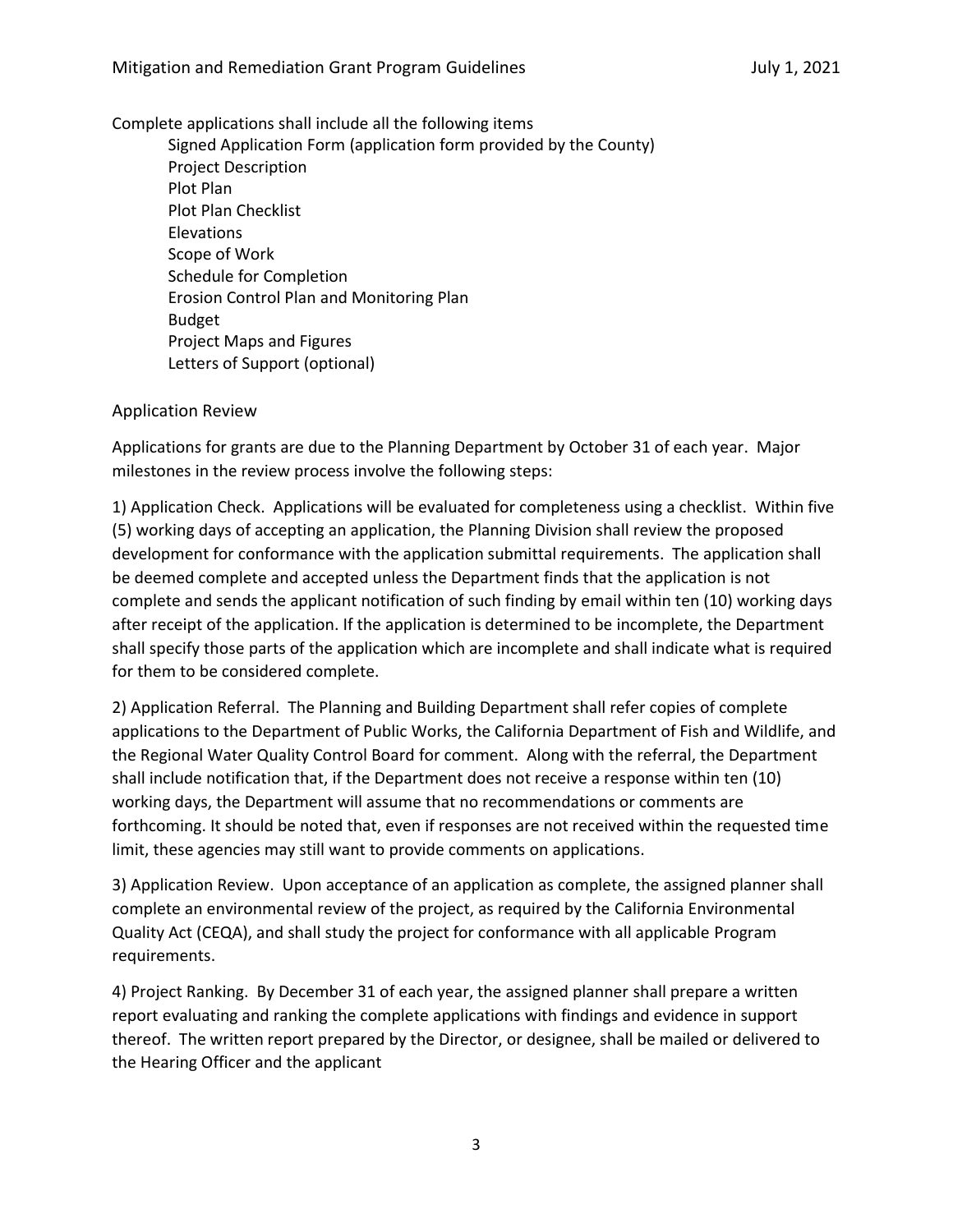Project ranking will prioritize awards of grant money to cannabis cultivators and road maintenance associations based upon the expected water quality benefits that would result from the road improvement projects given the following criteria:

a) Highest priority will be given to projects with one or more stream crossings and corrective grading within and close to a stream channel.

b) Improvements to roads in priority sub watersheds identified in Resolution 18-43 in Appendix 1 of these Guidelines.

c) Roads which will not be maintained by a Road Maintenance Association and serving cultivation sites approved under the 2016 Commercial Medical Marijuana Land Use Ordinance when the improvements will bring the road into compliance with the standards of the 2018 Commercial Cannabis Land Use Ordinance.

d) Locations in highly erodible soils, steep slopes, proximity to watercourses, and the presence of impacted fisheries.

The County will review and evaluate all complete applications for responsiveness to the above criteria. In evaluating the Proposals, the County shall employ a one hundred (100) point competitive evaluation system with consideration given to each of the following categories:

• Project Design and Expected Outcomes – 80 Points: The project's alignment with the Program requirements and criteria set forth in these Guidelines.

• Project Budget – 10 Points: The applicant's ability to perform the work necessary to implement the project in a cost-efficient manner.

• Experience and Capacity – 10 Points: The applicant's experience and capacity to perform the work necessary to implement the project.

5) Public Hearing. The Board of Supervisors will hold one or more public hearing(s) by the end of February of each year of the Program to decide which, if any, applications are approved for funding, the funding amount, and the conditions applied to each project to ensure consistency with all Program requirements. At the public hearing, the Board of Supervisors shall receive pertinent evidence concerning the complete applications, particularly evidence about the consistency of the applications with Program requirements. The applicant shall have the burden of establishing consistency of the application with Program requirements. Notice of the Board's decision shall be provided within five (5) working days of the Hearing Officer's action.

The Hearing may be continued from time to time but shall be concluded within a reasonable period of time.

## Project Implementation

Upon execution of the grant agreement between the County and the project applicant, implementation of projects approved for funding may begin according to the project schedule